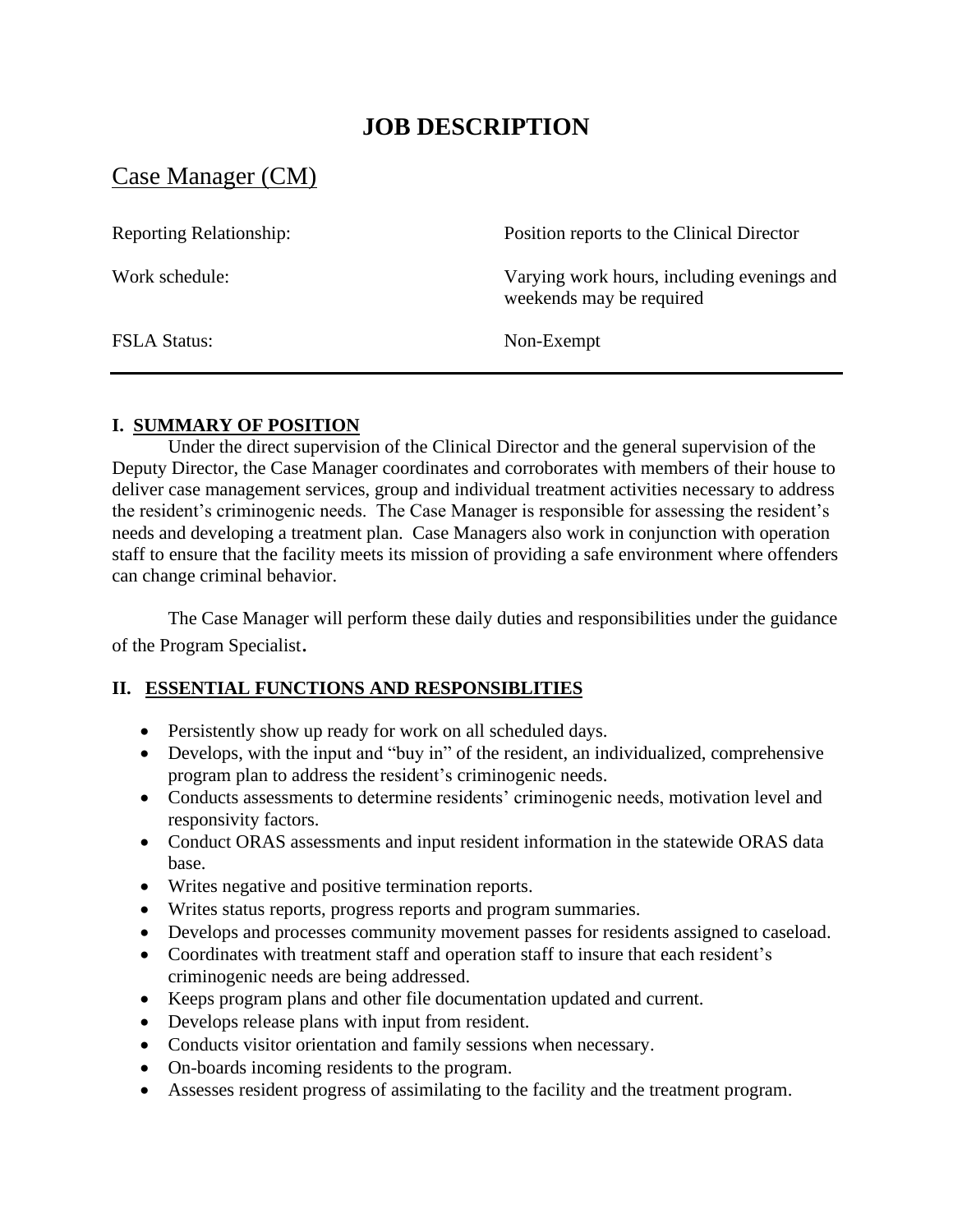- Meets regularly with assigned residents.
- Serves as a member on the "House" and "Treatment" teams.
- Provides residents with treatment assignments to address their criminogenic needs.
- Recommends for residents to be placed on House agenda.
- Refers residents to various community treatment and support agencies as needed.
- Escorts residents to outside appointments as assigned.
- Prepares documents for presentation in court and testifies in court hearings as needed.
- Monitors resident progress, makes updates, modifications and changes to resident program plans on a regular basis, based on progress or lack of progress toward treatment goals.
- Develops daily treatment schedules accounting for residents' program activities for 8 hours a day.
- Sets up visitation and phone lists.
- Confers with other professionals to evaluate resident treatment.
- Facilitates or co-facilitates various treatment groups as scheduled or assigned.
- Intervenes as an advocate for residents to resolve emergency problems in crisis situations.
- Provides coaching and guidance to residents on a daily basis.
- Obtains confidential records and supplemental information which may include medical records, mental health treatment, substance abuse treatment or school reports, employment verification etc. on residents as needed.
- Motivates resistant residents toward the change process.
- Consults with residents' family members and other individuals of support to assist in addressing criminogenic needs through information sharing and cooperation.
- Maintains and secures case files according to policy and procedure, applicable accreditation standards, and closes out case files per policy.
- Arranges medical, dental, psychiatric, and other appointments and examinations.
- Works closely with facility medical provider and assists residents in obtaining prescribed medications, and over the counter medication.

## **III. JOB QUALIFICATIONS**

To perform this job successfully, an individual must possess a valid driver's license and be able to perform each essential function at expected level of competency. The requirements listed below are representative of the knowledge, skills, and/or ability required:

## **Education and Work Experience**

BA/BS in social work; sociology, psychology, criminal justice or a related field; and preferred experience in a residential correctional setting. License/certification preferred (LSW, LPC and LCDC III). Those individuals without a LCDC III, must have the ability to obtain a CDCA and work towards an LCDC III within 24 months.

## **Language Skills**

Ability to read, analyze, and interpret general materials, correspondence, government regulations, policies and procedures, manuals and handbooks. Ability to write reports, communicate via a computer, and to effectively present information and observations verbally and through the computer log. Ability to respond to questions from coworkers, supervisors, residents and visitors to the facility.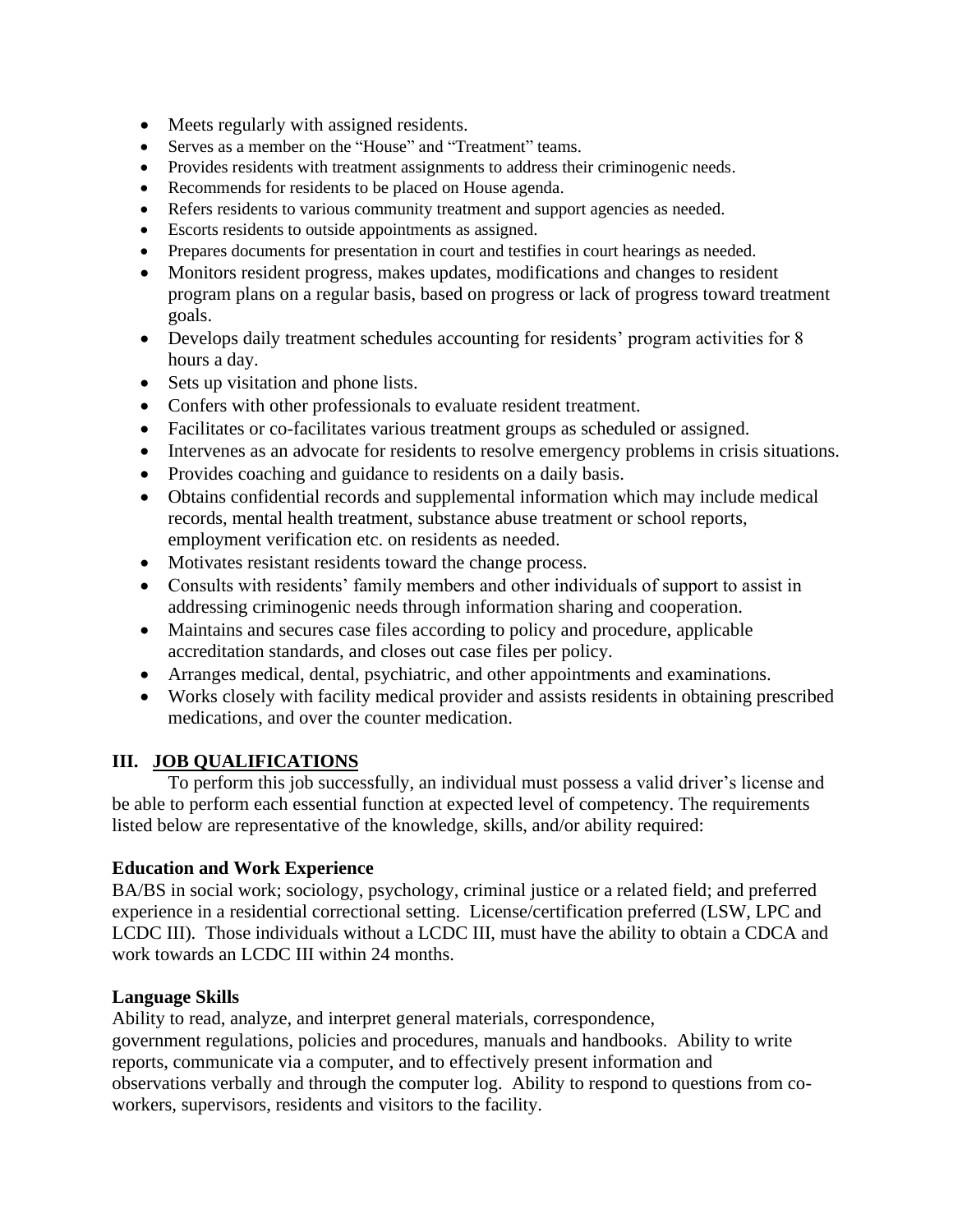#### **Mathematical Skills**

Ability to count, add, subtract and multiply.

#### **Computers and Office Equipment**

Ability to operate a personal computer, including word processing and specialized software, telephone, two-way radio, copy machine and fax machine.

#### **Reasoning Skills**

Ability to solve practical problems and deal with a variety of variables in situations where limited supervision or standardization exists. Ability to think critically. Ability to interpret a variety of instructions furnished in written, oral, diagram, or schedule form. Ability to identify or detect resident manipulation and other criminogenic conduct that is characteristic of the population served.

#### **Interpersonal Skills**

Ability to communicate effectively by actively listening, asking appropriate questions, and providing feedback to ensure effective delivery of information. Also, have the ability to build rapport with residents and assimilate onto and work as a team member.

#### **Psychosocial Competency Skills**

Ability to understand human behavior and the mental processes residents bring from their different cultural and socioeconomic backgrounds.

#### **Legal Competency Skills**

The ability to understand legal terminology, court procedures, as well as, understand the laws that govern the treatment of offenders and their records.

#### **Therapy and Counseling Skills**

The ability to properly use evidence based treatment techniques to address offenders' criminogenic needs. This includes the ability to effectively utilize group and individual teaching techniques.

#### **Physical Demands**

While performing the duties of this job, the Case Manager is regularly required to, type, use hands and fingers, reach with hands and arm. The Case Manager is regularly required to walk, stoop, and kneel. The Case Manager is often required to spend up to six (6) hours sitting at a desk during a normal eight (8) hour shift. Occasionally the Case Manager is required to lift items less than 5 pounds. Vision requirements for this job include close vision, depth perception, and ability to adjust focus.

The Case Manager is regularly required to move throughout the facility while carrying out job duties.